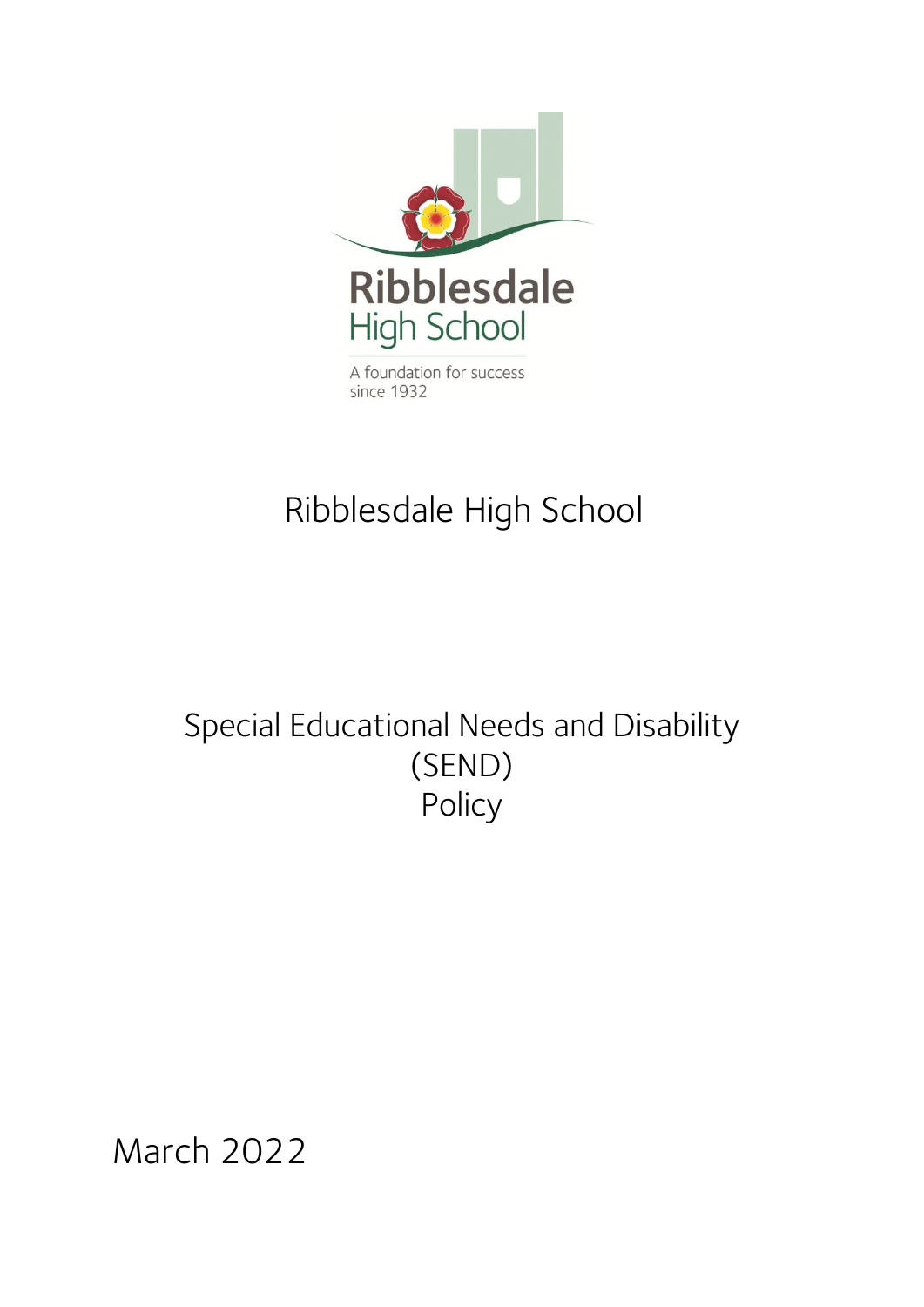## Introduction

### MISSION STATEMENT

We at Ribblesdale School are committed to meeting the special educational needs of pupils and ensuring that they make progress. We aim to provide a safe, secure, happy, caring environment where all pupils are encouraged to participate fully in Ribblesdale's Learning Community.

## AIMS AND OBJECTIVES

1. To ensure that all pupils participate in their learning and increase their responsibility for their learning / behaviour as they move through the school.

2. To establish good working relationships with parents, carers and all stakeholders.

3. To offer a broad, balanced and personalised curriculum that is accessible to all pupils and promotes high standards of achievement.

4. To ensure that the learning needs of all pupils are identified and assessed as early as possible, and their progress is closely monitored.

5. To ensure all staff are involved in planning and meeting the learning needs of all pupils.

6. To facilitate effective and transparent liaison with special schools and outside agencies.

#### **COMPLIANCE**

This policy complies with the statutory requirement laid out in the SEND Code of Practice 0 – 25 (September 2014) 3.65 and has been written with reference to the following guidance and documents:

- Equality Act 2010: advice for schools DfE Feb 2013
- SEND Code of Practice 0 25 (September 2014)
- Schools SEN Information Report Regulations (2014) (see [www.sendgateway.org.uk](http://www.sendgateway.org.uk/) Hampshire's Illustrative Regulations as a guide for schools completing SEN Information Report)
- Statutory Guidance on Supporting pupils at school with medical conditions April 2014
- The National Curriculum in England Key Stage 1 and 2 framework document Sept 2013
- Safeguarding Policy
- Accessibility Plan
- Teachers Standards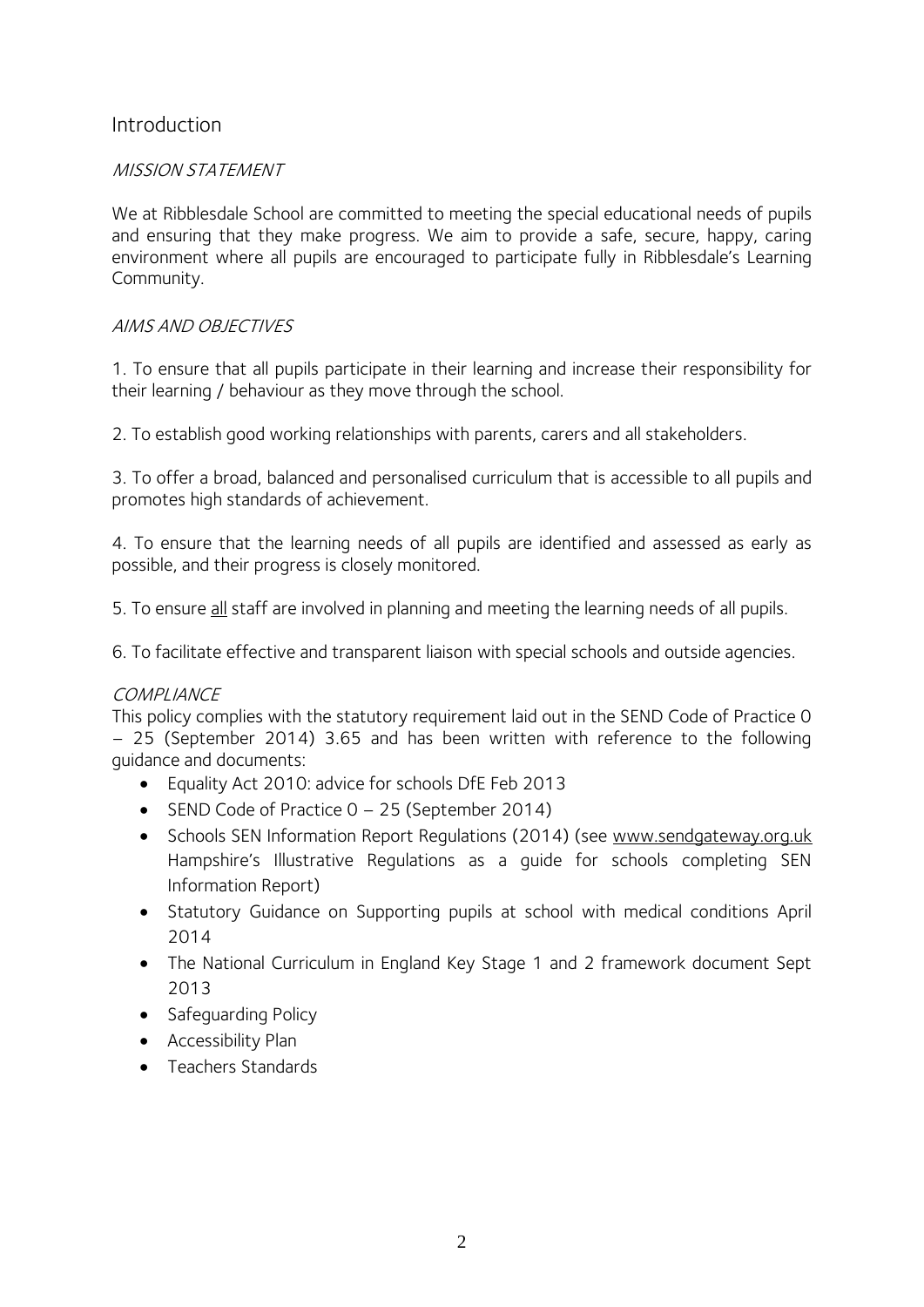#### SECTION 1

#### ROLES AND RESPONSIBILITIES

The Governing Body has identified a governor to have oversight of special educational needs provision in the school and to ensure that the full governing body is kept informed of how the school is meeting its statutory requirements. At Ribblesdale High School this role is undertaken by Mrs Bernadette Matterson who will meet regularly with the SENDCo Mr Simon Hughes.

The Head is the school's "responsible person" and leads and manages the school's special educational needs work on a day to day operational level. At Ribblesdale High School this role is delegated to a Deputy Headteacher, Mrs Zaneta Dewhurst. At Ribblesdale High School the SENDCo is not a member of SLT but Mrs Dewhurst is the SENDCo's advocate on the SLT. In addition, the SENDCo will attend SLT meetings on a half termly cycle to have direct access to the SLT. The Head will keep the governing body informed about the special educational needs provision made by the school.

The SENDCo and the Deputy Headteacher will work closely with the special needs governor to ensure the effective day to day operation of the school's special educational needs policy. The Head/Deputy Head Teacher and the SENDCo will identify areas for development in special educational needs and contribute to the school's development plan. The SENDCo will coordinate provision at SEN Support and for EHCP pupils.

All staff and non-teaching staff will be invited to be involved in the formulation of the special educational needs policy. They are responsible for differentiating the curriculum for pupils with special educational needs and will monitor their progress. All teachers, Subject Leaders, Year Leaders and Curriculum Area Leaders will review and monitor the progress made by pupils in their subject area and the effectiveness of resources and other curriculum material. All staff will work closely with the SENDCo, Assistant SENDCo, HLTAs and Teaching Assistants.

#### EDUCATIONAL INCLUSION

At this school we respect the fact that pupils:

- Have different educational and behavioural needs and aspirations
- Require different strategies for learning
- Learn at different rates
- Require a range of different teaching strategies and experiences

Teachers respond to pupils' needs by:

- Quality teaching in the first instance
- Providing support in all curriculum areas
- Planning to develop pupils' understanding through the use of senses and experiences
- Planning for pupils' full participation in learning including physical and practical activities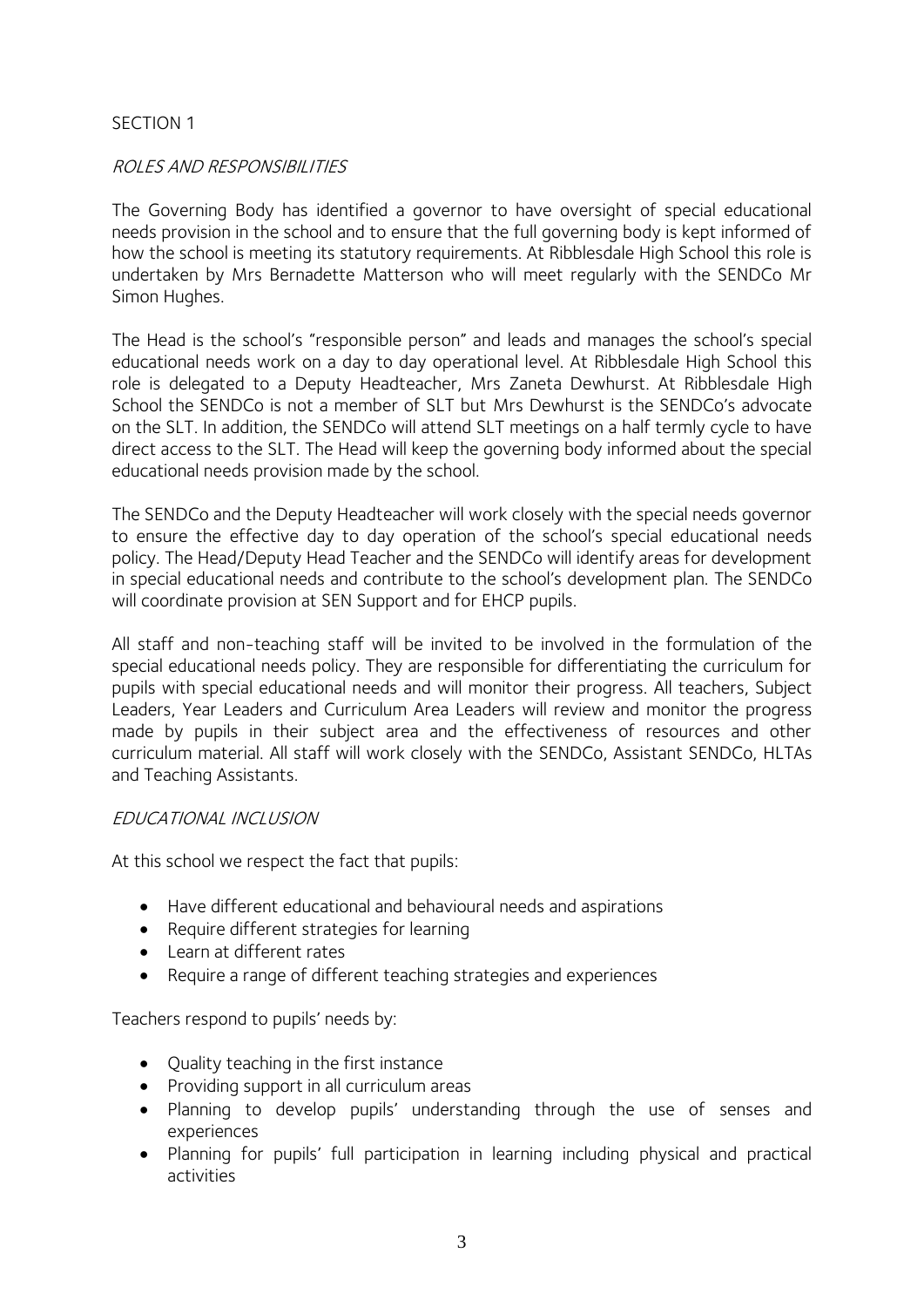• Planning for pupils to manage their own behaviour, enabling them to participate effectively and safely in learning

This policy ensures that teaching arrangements are fully inclusive. The majority of pupils will have their needs met through normal classroom arrangements and appropriate differentiation.

### SECTION 2:

#### SPECIALIST PROVISION

The school offers provision for pupils who experience difficulties in:

- Communication and interaction
- Cognition and Learning
- Social, Mental and Emotional Health
- Sensory and/or physical
- Medical conditions
- English as an Additional Language (EAL)

The school employs Specialist Support Teachers, HLTAs and Teaching Assistants.

There is a facility for supporting pupils experiencing behaviour difficulties. Teachers can refer pupils to a team of Pastoral Coordinators who can place pupils on a pastoral support programme which is regularly reviewed. The Learning Support Area or Hub is equipped with ICT facilities to access a variety of specialist programmes as well as general access. A range of regularly updated resources is at our disposal to support the development of literacy and numeracy.

#### ADMISSIONS

Pupils with special educational needs will be admitted to Ribblesdale High School in line with the school's admissions policy. The school is aware of the statutory requirements of the SEND and Disability Act and will meet the Act's requirements. The school will use their induction meetings to work closely with parents to ascertain whether a child has been identified as having special educational needs at SEN Support and IPRA in the case of pupils attending Ribblesdale High School who live within Blackburn with Darwen Unitary Authority.

If the school is alerted to the fact that a child may have a difficulty in learning they will make their best endeavours to collect all relevant information and plan a differentiated curriculum.

## ACCESS FOR THE DISABLED

To ensure access for pupils or parents with disabilities the school has been audited and adapted for both Visual and Hearing Impaired pupils. PCs, net books and laptops are available to help pupils access the curriculum. 'Homework Clubs', run by Learning Support staff are held every break and lunchtime to assist the pupils. As part of the School's Accessibility Plan access to the physical environment of the school will be audited with regard to pupils with complex difficulties taking into account the views of pupils and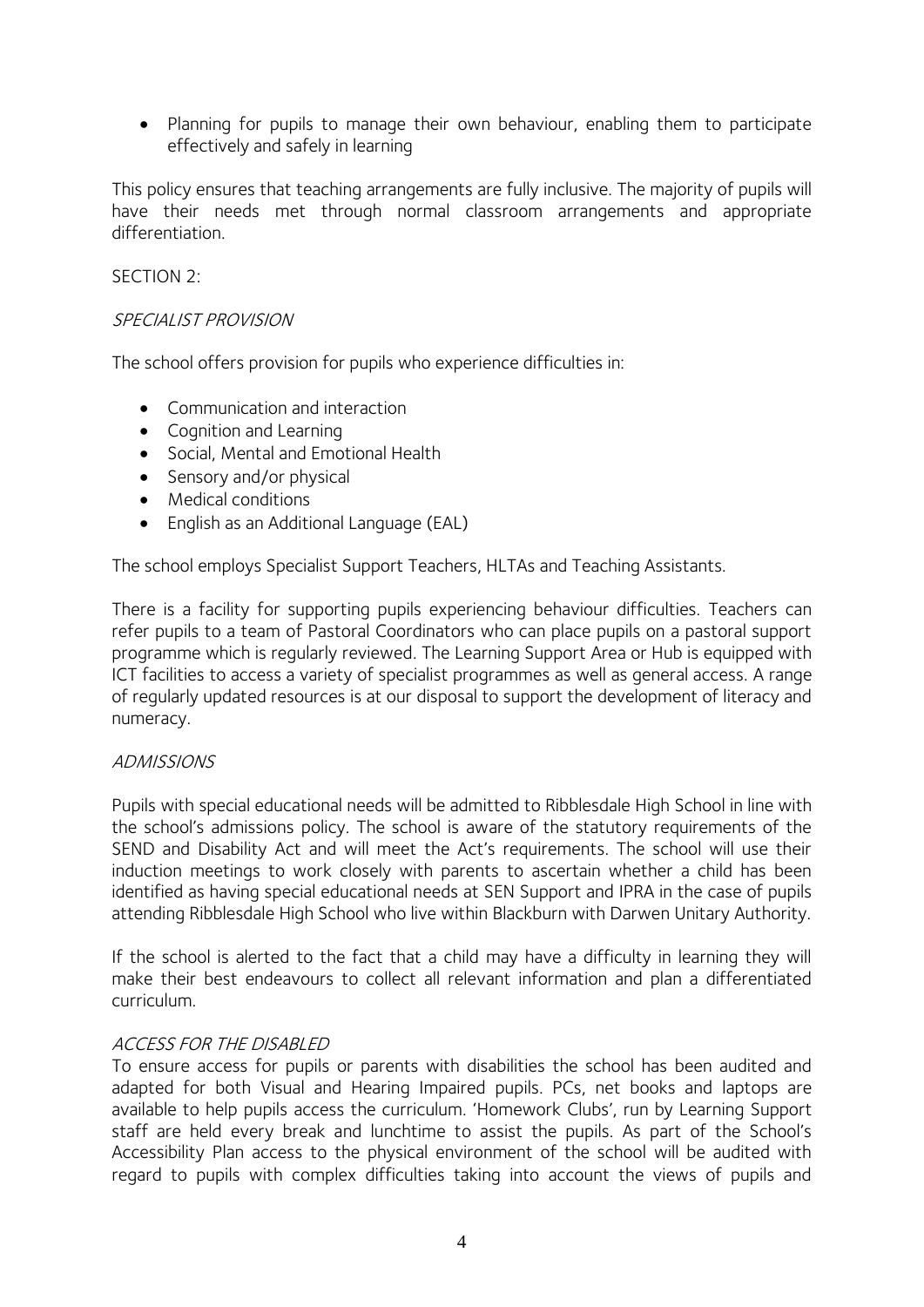parents. The school has been audited by a specialist teacher to enhance the environment for visually impaired pupils.

The school has a medical room and access to a school nurse. The SENDCo works closely with paediatricians and medical staff to provide 'joined up' support for pupils. Appointments are made with the school nurse and a 'drop in' session is run once a week.

The school has an extensive team of trained First Aiders. Staff are trained in the use of 'epipens' and receive training on the support of diabetes, epilepsy, and eczema as appropriate. Individual Health Care Plans are reviewed annually and are available centrally for staff.

We embrace the principles of the single 'Education, Health and Social Care Plan' which have replaced Statements of SEND from March 2018.

## SECTION 3: IDENTIFICATION, ASSESSMENT AND REVIEW FOR PUPILS WITH SEND

The SEND Code of Practice, 2014, describes the four broad categories of need giving an overview of the range of needs which need to be planned for. The needs of the whole child will be considered, not just any special educational needs.

The SENDCo will work with all staff to ensure pupils who may need different support to that normally found within the classroom are identified as early as possible.

- Primary liaison with feeder primary schools during the Summer Term will identify those pupils currently at SEN Support and with a Statement of Special Educational Needs or Education, Health and Care Plan.
- On entry, all Year 7 pupils' SATs/KS2 results will be used as a benchmark.
- Targeted pupils in Year 8 and 9 pupils will be screened for Reading, Writing, Spelling.
- Specific Y9 pupils will be assessed for Access Arrangements for examinations
- Initial Concern Checklists will be completed by teachers and differentiation strategies employed as appropriate
- Parental concern may trigger further investigation
- Dyslexia Screener
- Dyscalculia Screener
- SNAP Assessment
- Boxall Profile
- Whole school monitoring systems
- Concern from the pupil

The school will not identify pupils as having special educational needs unless we are taking action that is 'additional to or different from' that which goes on in the classroom or elsewhere as part of our differentiated approach. The school will take into account the views of parents when assessing and meeting the needs of pupils with SEND.

Pupils who are not making adequate progress may be identified as having special educational needs.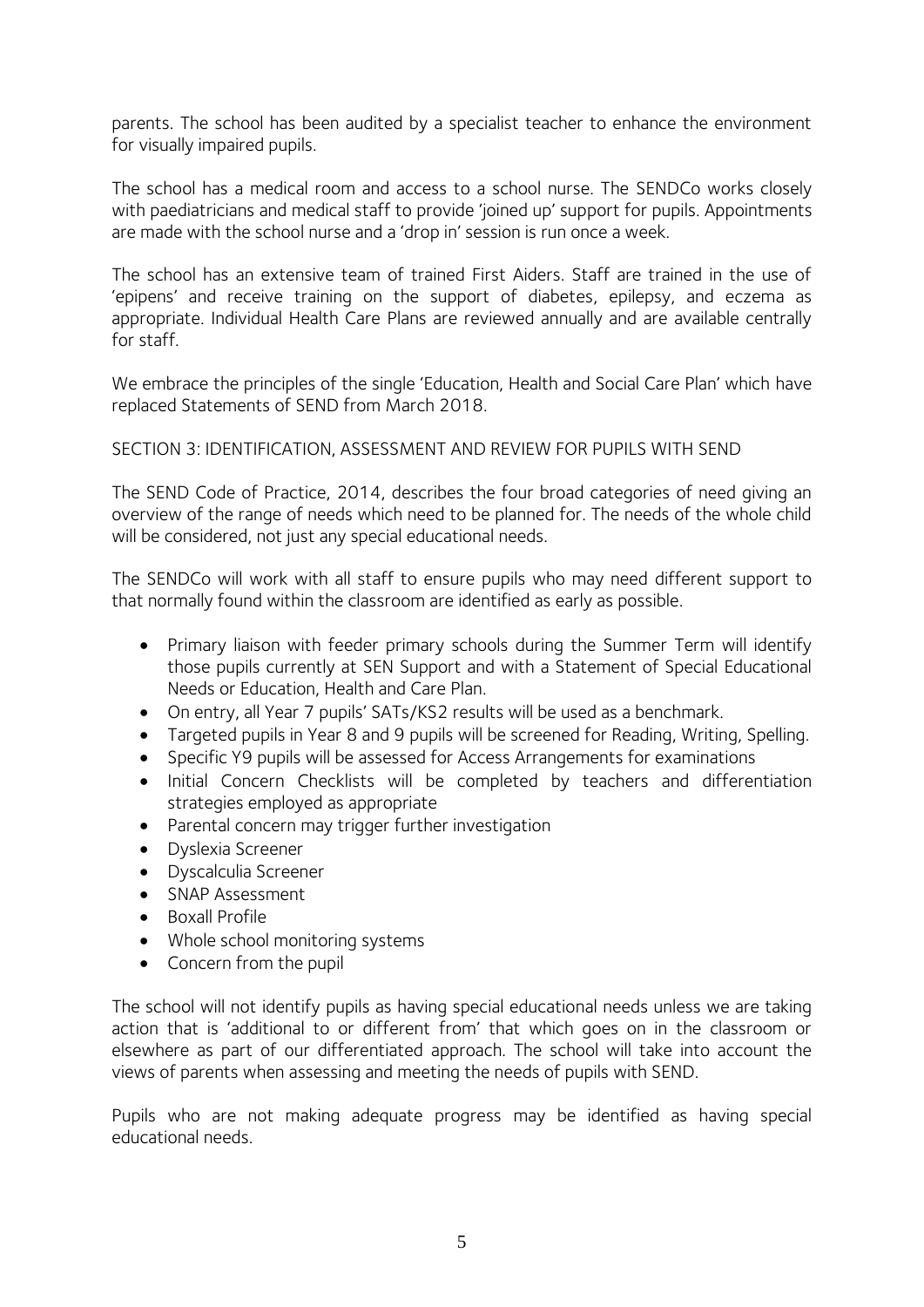- Class teachers/ Year Leaders/ Form Tutors will consult with the SENDCo when the evidence gathered through the usual assessment and monitoring arrangements gives concern about a pupil's progress. The triggers for concern are as described in the SEND Code of Practice 0-25. Additional support will be provided through SEN Support. This will be monitored and reviewed regularly. The SENDCo will liaise with parents, pupils, carers, teachers and support staff regarding the Student Passports to ensure that all interested parties are aware of the learning targets and their contribution to its implementation.
- All Student Passports will be reviewed by teaching staff and the Learning Support Department after an appropriate period of time to enable a judgement to be made about its effectiveness, but in any case at least once every six months. All review outcomes will be recorded. Parents will be invited to take part in the review and target–setting process.

Some pupils may not have SEN but their progress and attainment may be impacted on by a range of factors:

- Disability (The SEND Code of Practice outlines the 'reasonable adjustment' duty under the current Disability Equality legislation but these alone do not constitute SEN)
- Attendance and punctuality
- Health and welfare
- EAL
- Being in receipt of a Pupil Premium Grant
- Being a Looked After Child
- Being the child of a Serviceman/woman

Identifying behavioural issues as a need is no longer an acceptable way of describing SEN. An underlying need will always be investigated in the first instance and the thoughts and concerns of parents, the pupil and staff in school who work closely with the pupil will be taken into account when planning further action.

## ACCESS TO THE CURRICULUM

Access to the curriculum of the school and the National Curriculum is an entitlement of all pupils. At Ribblesdale High School pupils identified as having a special educational need may be provided with:

- Specialist teachers and full and part time teaching assistants and HLTAs to make available support enabling appropriate access to the curriculum via in-class, small group and individual support.
- Individualised teaching programmes designed to meet the needs of each particular child.
- Specialist equipment.

The school aims to include pupils with special needs into all the activities of the school as far as it is appropriate. However, in the best interests of the child, there may be occasions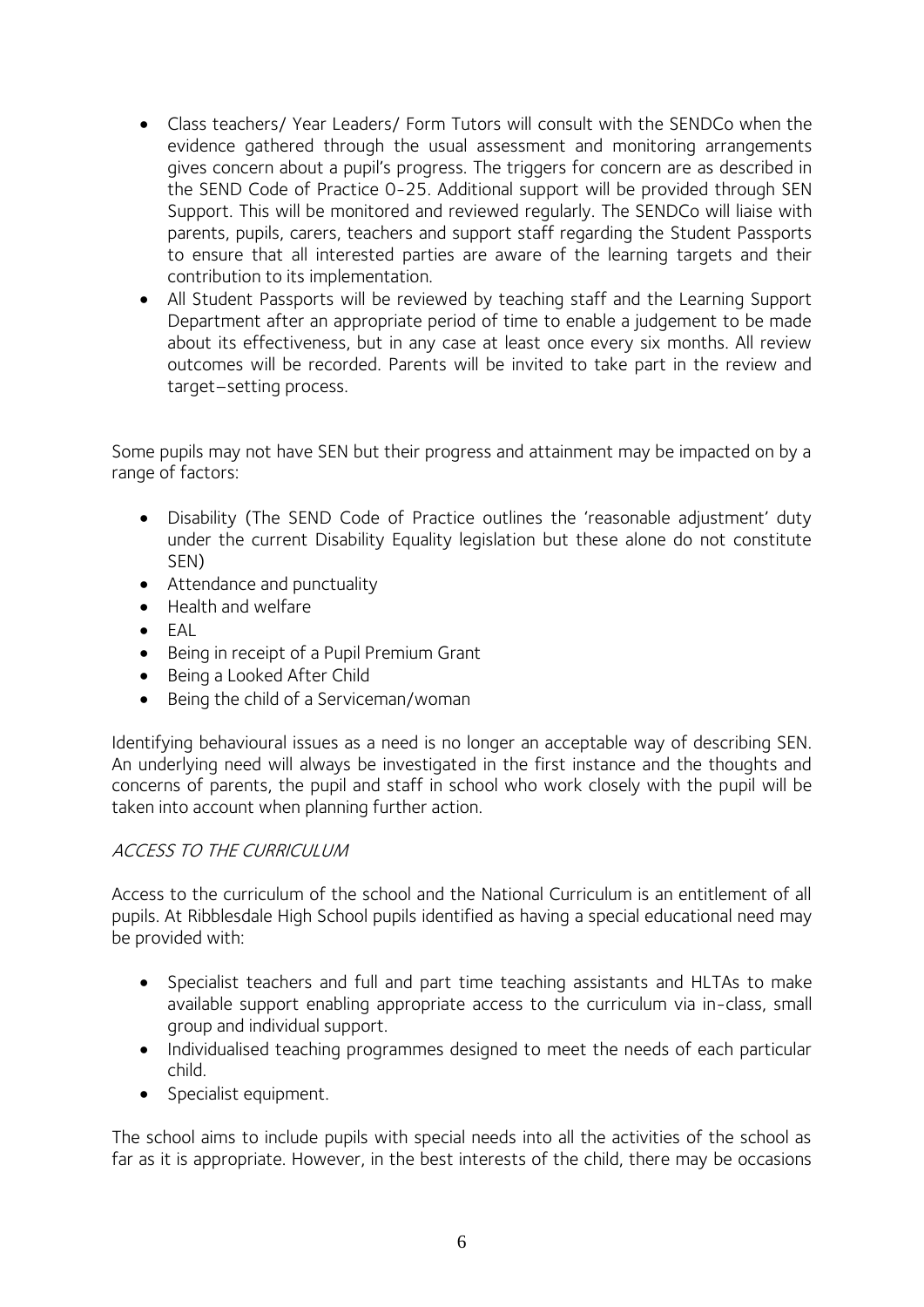or periods of time when the best solution is withdrawal for specialist intensive programmes to be taught as a small group or occasionally on a one to one basis.

Parents and pupils will always be involved in discussion when these situations arise and the pupil's welfare will be the major factor considered when decisions are taken.

## SECTION 4: A GRADUATED RESPONSE TO SEND SUPPORT

Ribblesdale High School's response to SEND expresses principles central to the SEND Code of Practice  $(0 - 25)$ :

- Follows the Graduated Approach to SEN Support laid down by the SEND Code of Practice  $0 - 25$ )
- Teachers are responsible and accountable for the progress and development of the pupils in their class, including where pupils access support from teaching assistants and specialist staff.
- High quality teaching, differentiated for individual pupils, is the first step in responding to pupils who may or may not have SEN.
- There should be an assessment of a pupil's needs, followed by interventions and an evaluation of the effectiveness of the intervention.
- Provision for a SEND pupil should carefully match the nature of their needs.
- Additional intervention and support cannot compensate for a lack of high quality teaching.
- Ribblesdale High School regularly and carefully reviews the quality of teaching for all pupils. This includes reviewing and sometimes improving the teachers' understanding of strategies to identify and support vulnerable pupils.
- In order to decide whether to make specialist provision, an initial concern checklist is completed by the pupil's teacher and sent to the SENCo. Information will be gathered and then, following consultation with parents/carers, a range of assessments will be carried out. If further intervention is deemed necessary, a meeting will be held with parents/carers. Any strategies indicated will be included in a Student Passport which, once agreed by parents/carers and the pupil, will be distributed to all appropriate staff.
- The Student Passport will be reviewed twice a year. This forms the basis of the ASSESS-PLAN-DO-REVIEW process as advocated by the SEND Code of Practice  $(0-25)$
- Where higher levels of need are identified, specialist assessments will be requested from external agencies and professionals.

Specialist Staff

| Mr S Hughes    | SENDCo, Specialist Support Teacher, BA (Hons)<br>National Award for SEN (NASENCo Award),<br>Postgraduate Award of Proficiency in Assessment for Access |
|----------------|--------------------------------------------------------------------------------------------------------------------------------------------------------|
|                | Arrangements (PAPAA)                                                                                                                                   |
| Mrs S Marshall | Assistant SENDCO                                                                                                                                       |
| Ms R Hussain   | Special Educational Needs and Disability Officer                                                                                                       |
|                | (Lancashire SEND)                                                                                                                                      |
| Mrs P Pinder   | Specialist Teacher (HI)                                                                                                                                |
| Ms P Vinther   | Specialist Teacher (VI)                                                                                                                                |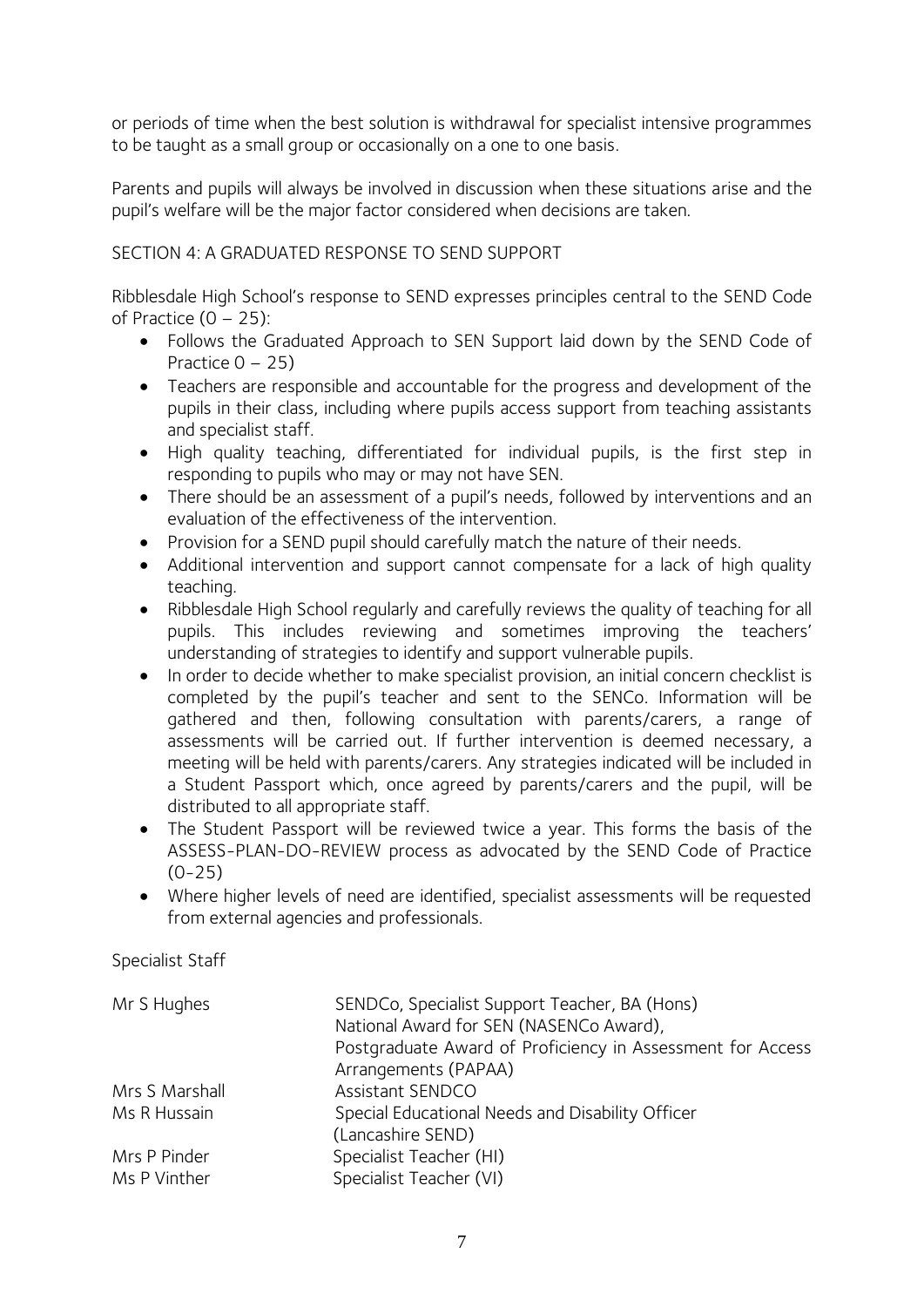Dr S Perera Consultant Paediatrician Miss L Jones Educational Psychologist (Lancashire SEND) SECTION 5: MONITORING AND EVALUATION OF SEN

## SUCCESS CRITERIA

We are committed to the principle of self-evaluation in order to:

- 1. Ensure the pupils make progress.
- 2. Support the ethos of the school
- 3. Improve efficiency and effective deployment of resources
- 4. Enhance quality of provision.
- 5. Improve standards.

## SEND Records

The school SEND records will collate and record the school's responses at all stages and information collected at review meetings will be included. An appropriate combination of the following information regarding individual pupils will be available in school for scrutiny at any time:

- Special Needs List
- Description and nature of pupil's difficulty (SIMS/SEN Pupil Information)
- Teaching/Learning strategies to be adopted (SIMS/SEN Pupil Information)
- Student passports and evaluation
- Reviews
- Reports from other agencies

## Quantitative Judgements

- Evaluating the performance of SEND pupils in internal assessments and GCSE
- examinations, particularly in relation to targets.
- Monitoring of numbers and movement of pupils on the SEND List at the various stages.
- Monitoring of the range of different needs on the SEND List.
- Use of whole school tracking systems in every curriculum area by all staff to identify the progress of SEND pupils.
- Monitoring of reading, spelling and numeracy scores.
- Monitoring parental involvement through attendance at reviews and parents' evenings.
- Use external validated data and internal data analysis.
- Evaluating Student Passports.

## Qualitative Judgments

Qualitative judgments of success include:

• Pupil feedback using a learning support leaver's questionnaire / tell us what you think forms.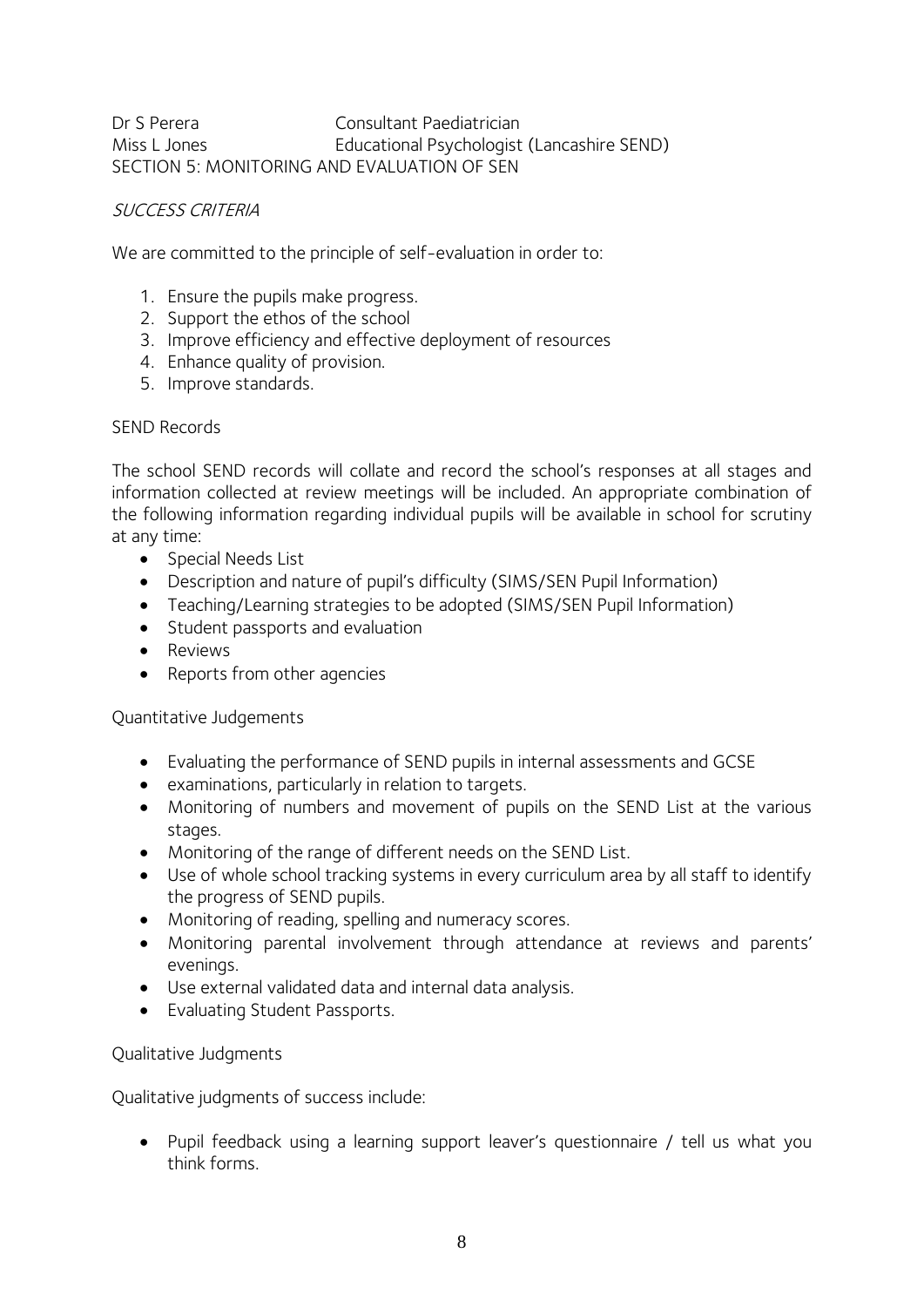- Staff views.
- Active participation in discussions relating to promotion and demotion of pupils.
- Evaluating concerns and comments from colleagues.
- Evaluating achievements in relation to targets set in the annual Learning Support and whole school development plans.
- Monitoring teaching and learning strategies through the whole school appraisal system. This includes lesson observations within the Learning Support department, other departments and by senior management.
- Reviewing the effectiveness of individual pupil targets by subject through annual review procedures, which invite staff to comment on existing targets, and by suggesting new ones.
- Parental and pupil comments and contributions at reviews and through questionnaires.
- Parental feedback through comments cards and letters.
- EPS, Advisor and LEA feedback
- Ofsted parent questionnaires and reports.
- Involvement in the LEA SEND Reviews
- Evaluation of our systems.
- Pupil and Parent questionnaire responses.

## SECTION 6: SUPPORTING PUPILS AND FAMILIES

- Parents will be guided towards the LA Local Offer.
- The School's SEND Information Report is published on the school website [\(www.ribblesdale.org/SENInformationReport](http://www.ribblesdale.org/SENInformationReport)
- Lancashire SENDIASS (Special Educational Needs and Disability Information, Advice and Support Service)
- The SENDCo will identify pupils in Y9 to be tested to assess whether they are entitled to access arrangements for GCSE examinations. If they meet the examination board criteria, evidence of their normal way of working will be requested from their teachers, a Form 8 completed and an application made to the Joint Council for Qualifications (JQC). Parents, pupils and teachers will be informed of the outcome of this application.
- Link to Ribblesdale High School's policy on Managing the Medical Conditions of Pupils.

## SECTION 7: SUPPORTING PUPILS AT SCHOOL WITH MEDICAL CONDITIONS

- Ribblesdale High School recognises that pupils at school with medical conditions should be properly supported so that they can have full access to education including school trips and physical education. Some children with medical conditions may be disabled and where this is the case the school will comply with its duties under the Equality Act 2010.
- Some may also have special educational needs (SEN) and may have an Education, Health and Care (EHC) Plan which brings together health and social care needs, as well as their special educational provision and the SEND Code of Practice (2014) is followed.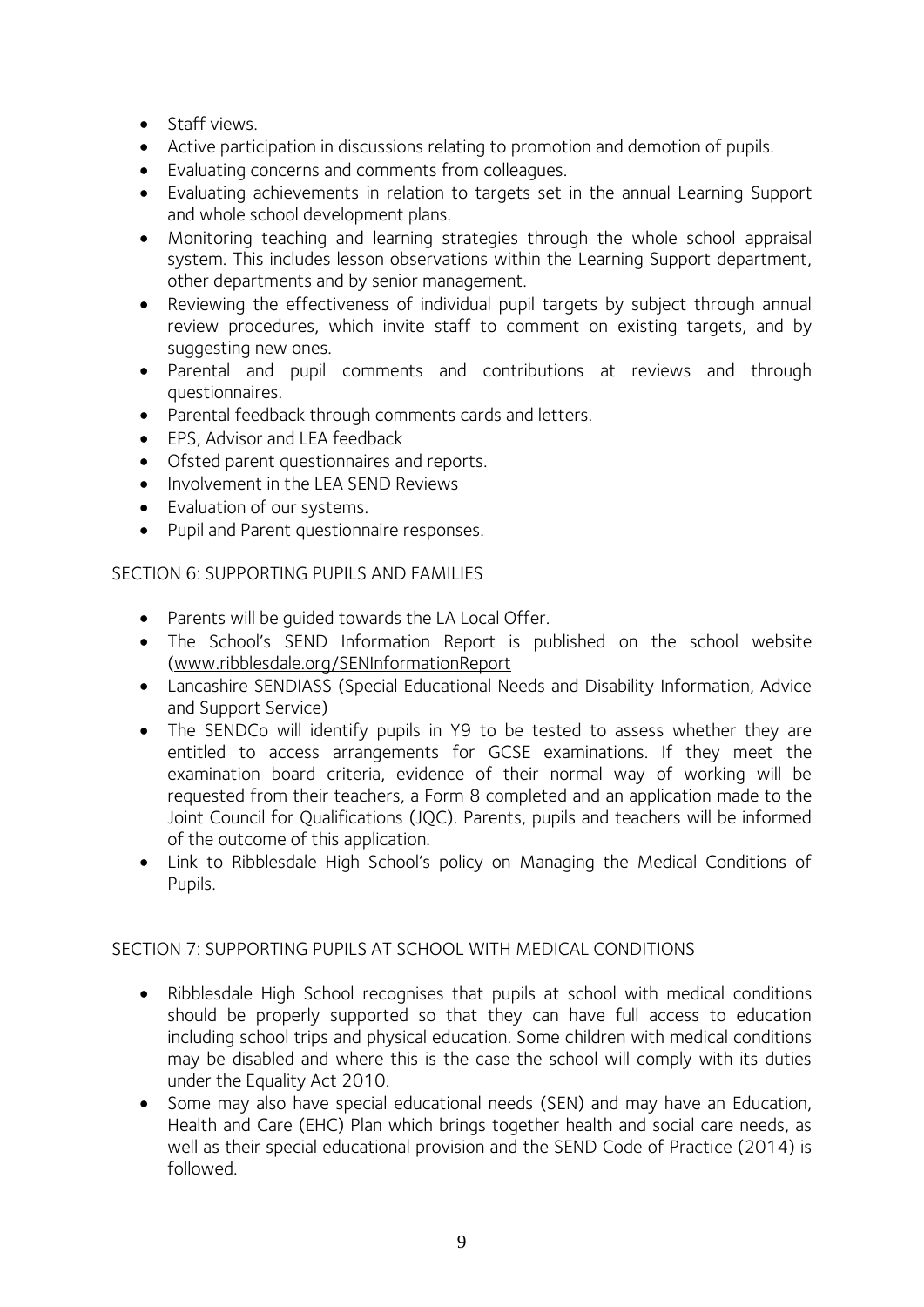## SECTION 8: TRAINING AND RESOURCES

SEN at Ribblesdale High School is funded through the school's delegated budget. Some pupils with Statements or EHC Plans receive Top Up funding from the LA which is incremental according to their assessed needs.

Continuing Professional Development Policy (CPD) will be available in respect of SEND for whole school, departmental, individual members of staff, trainees, ITT and students. The SENDCo delivers basic SEND training including training on the school's SEN systems. The provision of other training will be allocated where there is deemed to be a recognised need and will be in accordance with the school's CPD policy. It will be delivered by one of the following:

- SENDCo /Assistant SENDCo
- Individual members of staff within the school who have a designated specialism
- Local Authority Support Services (Lancashire SEND)
- External consultants and or trainers

A record of all SEND training delivered and subsequent evaluations is kept by the SENDCo. The school's SENDCo regularly attends the LA SENCo network meetings in order to keep up to date with local and national updates in SEN.

The SENDCo is a member of the National Association of Special Educational Needs (NASEN). The SENDCo links with the SENDCos of local high schools.

## SECTION 9: ROLES AND RESPONSIBILITIES

- SEN Governor: Mrs B Matterson
- SLT Lead: Mr s Zaneta Dewhurst
- SENDCo: Mr Simon Hughes
- Assistant SENDCo: Mrs Samantha Marshall
- SEN Higher Level Teaching Assistants
- Level 3 Teaching Assistants
- Level 2 Teaching Assistants

## SECTION 10: DEALING WITH COMPLAINTS

Parents are partners with the school and are welcome to query decisions made by the school through the school's designated channels as laid down in the school documentation. The Local Authority complaints procedure adopted by Ribblesdale High School will be followed. If on pursuing complaints the parents are not wholly satisfied with the response of the school, they may wish to seek further advice/assistance from the Local Authority. If at this point they do not agree with the school's and Local Authority's decision, they have the right to appeal to the authority's SEND Tribunal.